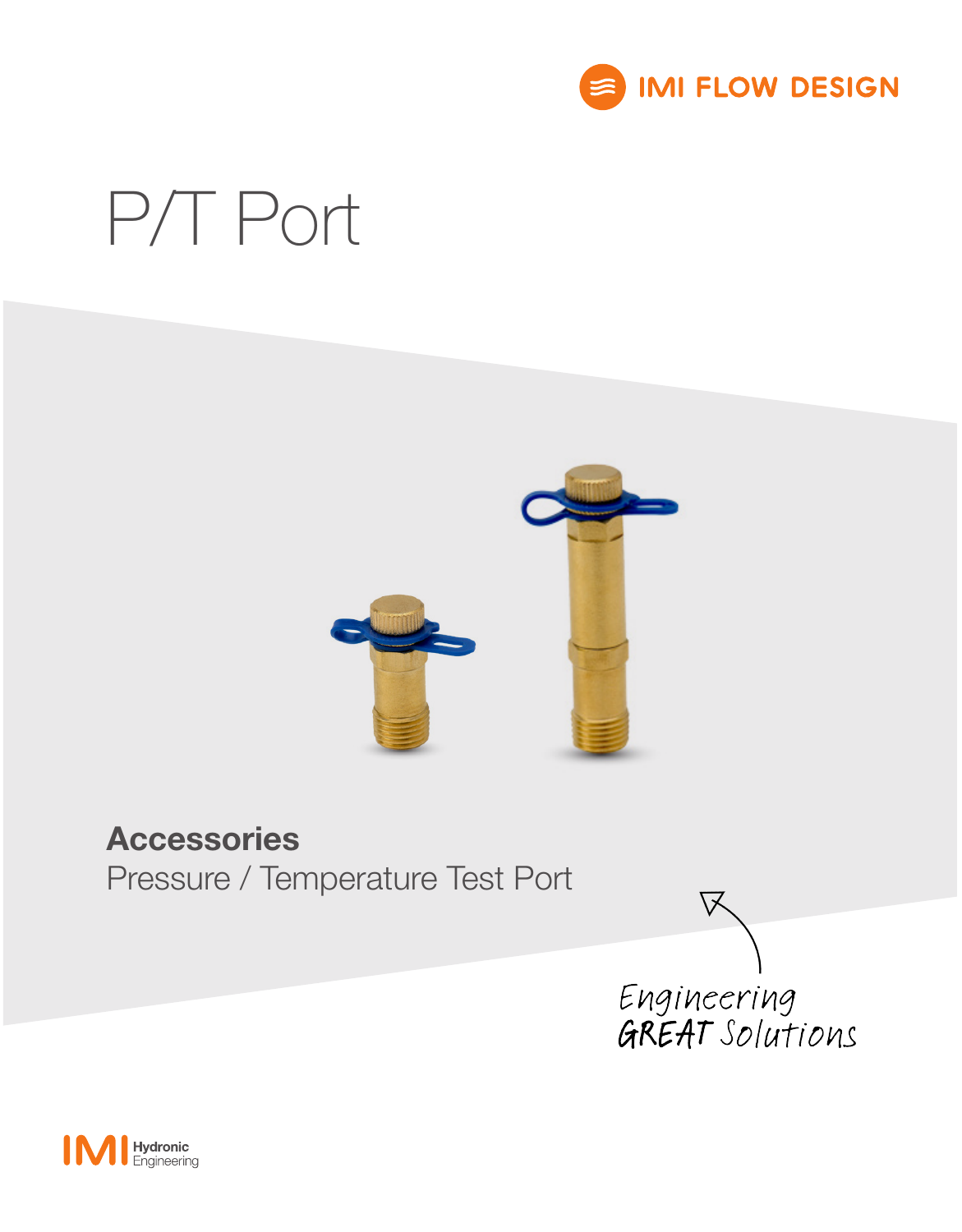## P/T Port

The P/T port has an advanced cap design utilizing a "ground-joint union" style seal backed with an O-ring. The knurled cap permits proper finger tightening as opposed to over-tightening with a wrench. The cap strap can also be used to attach tags directly to the test ports to record data.



#### Key features

- > Tampered core-to-body interface Pressure in vessel or pipe forces wide angle of core into narrower angle of body, resulting in extremely high sealing pressure.
- > "Ground Joint Union" style cap seal, with back-up O-ring.

Provides positive, finger tight secondary seal. Competitive products use a flat gasket which can be cut by overtightening and forced into the valve, causing a potentially dangerous problem.

#### > Cap Strap

Minimizes the possibility of losing caps and provides attachment for tags

#### Technical description

#### Application:

May be used with hot or cold water. EPDM is resistant to: glycol, alcohol, phosphates, esters, ketones, and detergents.

#### Temperature range:

30° F (-1° C) to 275° F (135° C)

#### Rating:

500 psi (34.5 Bar) at 350° F (177° C)

#### Maximum pressure:

1000 psi (69 Bar) at 140° F (60° C)

#### Material:

The seal is made from EPDM (Nordel).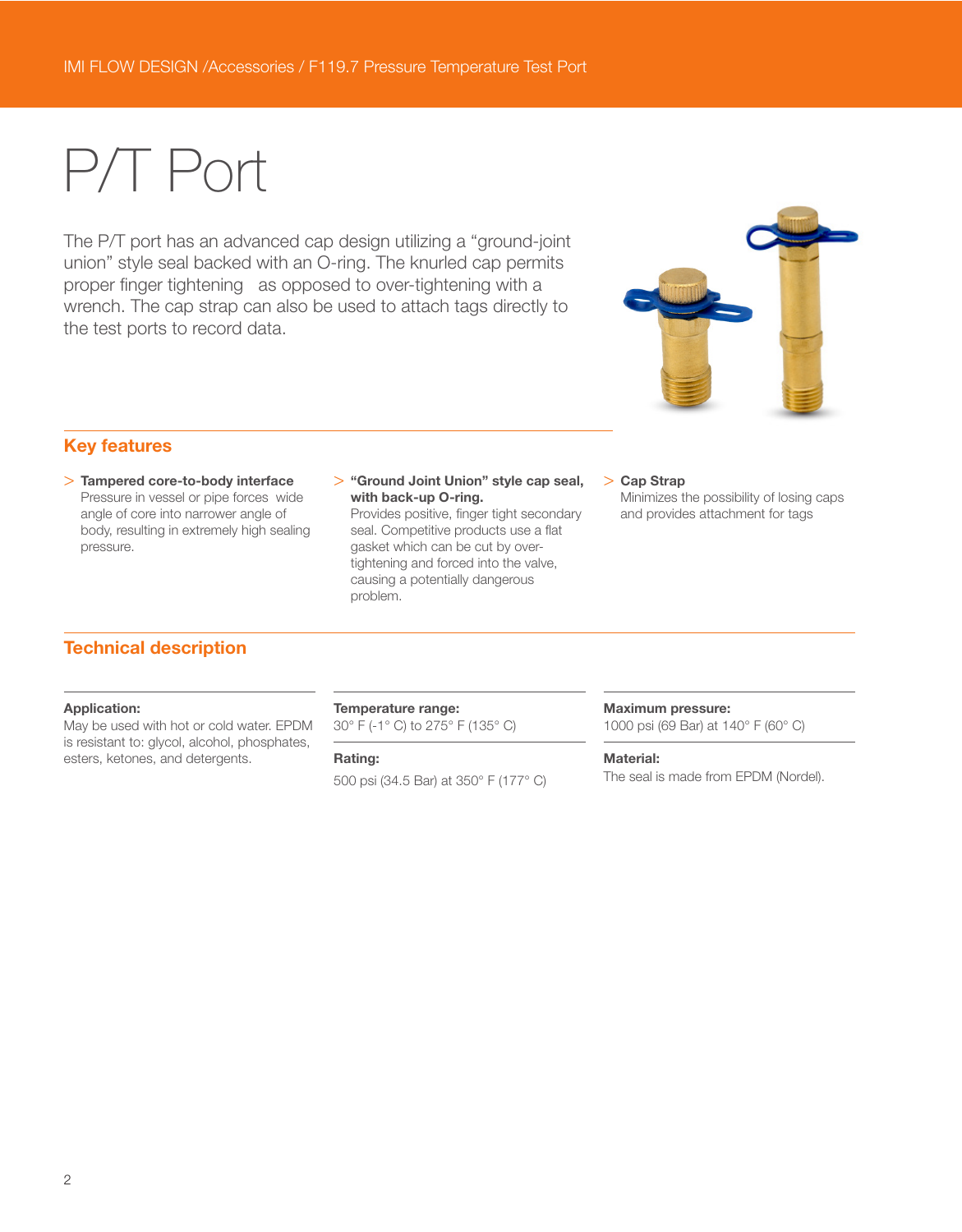#### Articles



| <b>Dimensions</b> |     |      |     |    |                  |                   |        |     |
|-------------------|-----|------|-----|----|------------------|-------------------|--------|-----|
| Model             | A   |      | B   |    | Material         | <b>Valve Seal</b> | Weight |     |
|                   | in. | mm   | in. | mm |                  |                   | lb     | kg  |
| SANAUD0025        | .25 | 6.35 | 1.4 | 35 | <b>DZR Brass</b> | <b>EPDM</b>       | .04    | .02 |
| SANRUD0025        | .25 | 6.35 | 2.6 | 65 | <b>DZR</b> Brass | <b>EPDM</b>       | .09    | .04 |

 $\mathbb{R}^4$   $\perp$   $\mathbb{R}^4$   $\perp$  Do not use with: petroleum products, hydrocarbon solvents and/or oils, chlorinated hydrocarbon, or turpentine.